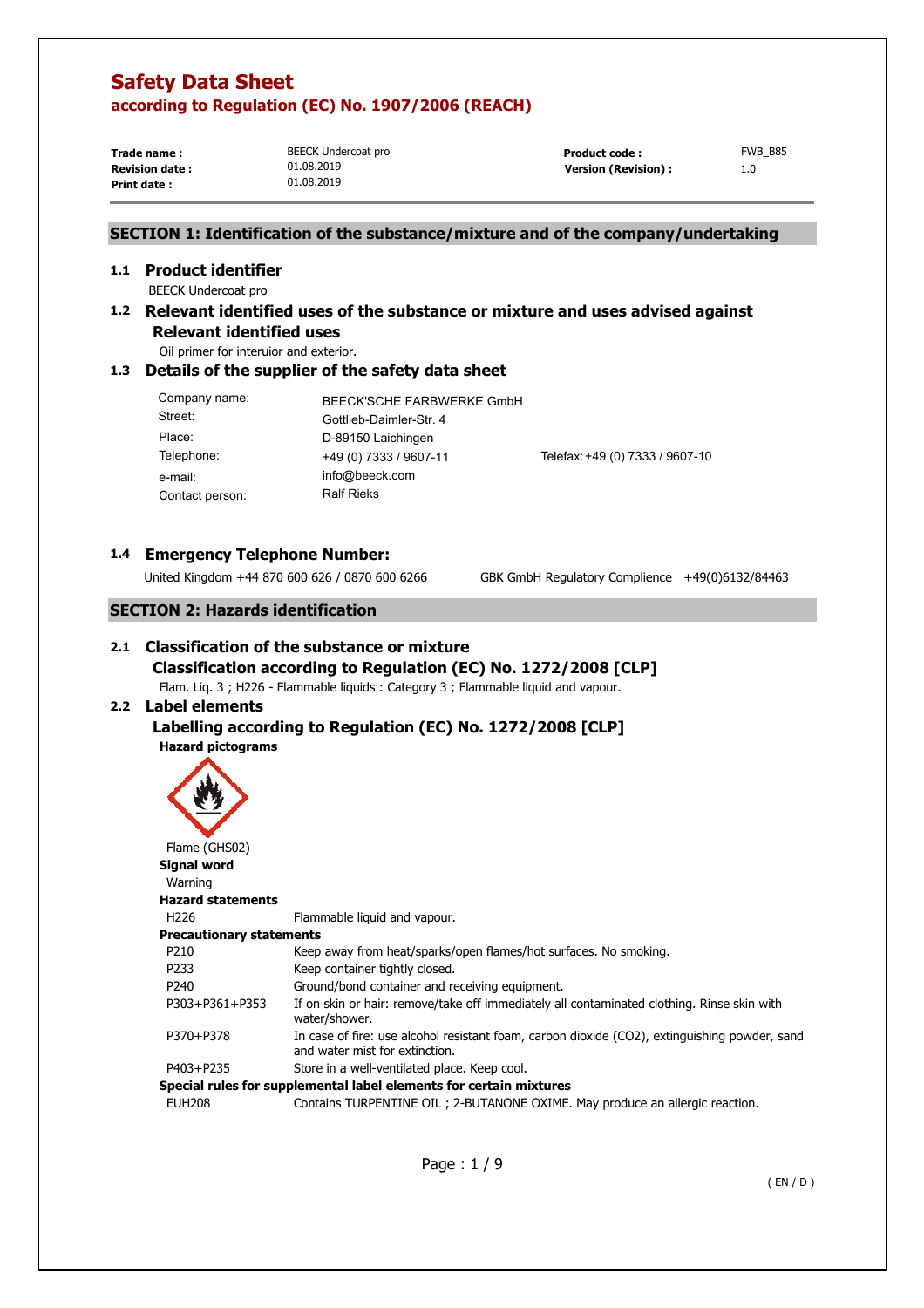**Trade name : Print date :** 

BEECK Undercoat pro 01.08.2019 01.08.2019

**Revision date : Version (Revision) :** 1.0

#### **2.3 Other hazards**

Materials such as cleaning rags, paper wipes and protective clothing, which are contaminated with the product may spontaneously self-ignite some hours later. To avoid the risks of fires, all contaminated materials should be stored in purpose-built containers or in metal containers with tight-fitting self-closing lids, or laid out flat in a single layer to dry, or placed in a closed metal container soaked with water. Contaminated materials should be removed from the workplace at the end of each working day and be stored outside.

#### **SECTION 3: Composition / information on ingredients**

#### **3.2 Mixtures**

#### **Hazardous ingredients**

NAPHTHA (PETROLEUM), HYDROTREATED HEAVY ; REACH registration No. : 01-2119463258-33 ; EC No. : 265-150-3; CAS No. : 64742-48-9 Weight fraction : 10 - 20 % Classification 1272/2008 [CLP] : Flam. Liq. 3 ; H226 Asp. Tox. 1 ; H304 STOT SE 3 ; H336 TURPENTIN OIL ; EC No. : 232-350-7; CAS No. : 8006-64-2 Weight fraction : 0,1 - 1 % Classification 1272/2008 [CLP] : Flam. Liq. 3 ; H226 Asp. Tox. 1 ; H304 Acute Tox. 4 ; H302 Acute Tox. 4 ; H312 Acute Tox. 4 ; H332 Skin Irrit. 2 ; H315 Skin Sens. 1 ; H317 Eye Irrit. 2 ; H319 Aquatic Chronic 2 ; H411 ISOTRIDECYLALCOHOL, GEETHOXYLEERD, GEFOSFATEERD, VERBINDING MET N,N-DIMETHYLCYCLOHEXAANAMINE ; CAS No. : 164383-18-0 Weight fraction :  $\leq 1\%$ Classification 1272/2008 [CLP] : Skin Irrit. 2 ; H315 Eye Irrit. 2 ; H319 Aquatic Chronic 2 ; H411 2-BUTANONE OXIME ; EC No. : 202-496-6; CAS No. : 96-29-7 Weight fraction : 0,1 - 1 % Classification 1272/2008 [CLP] : Carc. 2 ; H351 Eye Dam. 1 ; H318 Acute Tox. 4 ; H312 Skin Sens. 1 ; H317

**Additional information**

Full text of R-, H- and EUH-phrases: see section 16.

#### **SECTION 4: First aid measures**

#### **4.1 Description of first aid measures**

#### **General information**

When in doubt or if symptoms are observed, get medical advice. Never give anything by mouth to an unconscious person or a person with cramps.

#### **Following inhalation**

Remove casualty to fresh air and keep warm and at rest. If breathing is irregular or stopped, administer artificial respiration. If unconscious place in recovery position and seek medical advice.

#### **In case of skin contact**

Change contaminated, saturated clothing. After contact with skin, wash immediately with plenty of water and soap. Clean with detergents. Avoid solvent cleaners.

#### **After eye contact**

In case of contact with eyes flush immediately with plenty of flowing water for 10 to 15 minutes holding eyelids apart and consult an ophthalmologist.

#### **After ingestion**

If accidentally swallowed rinse the mouth with plenty of water (only if the person is conscious) and obtain immediate medical attention. Keep at rest. Do NOT induce vomiting.

#### **4.2 Most important symptoms and effects, both acute and delayed**

### No information available.

**4.3 Indication of any immediate medical attention and special treatment needed**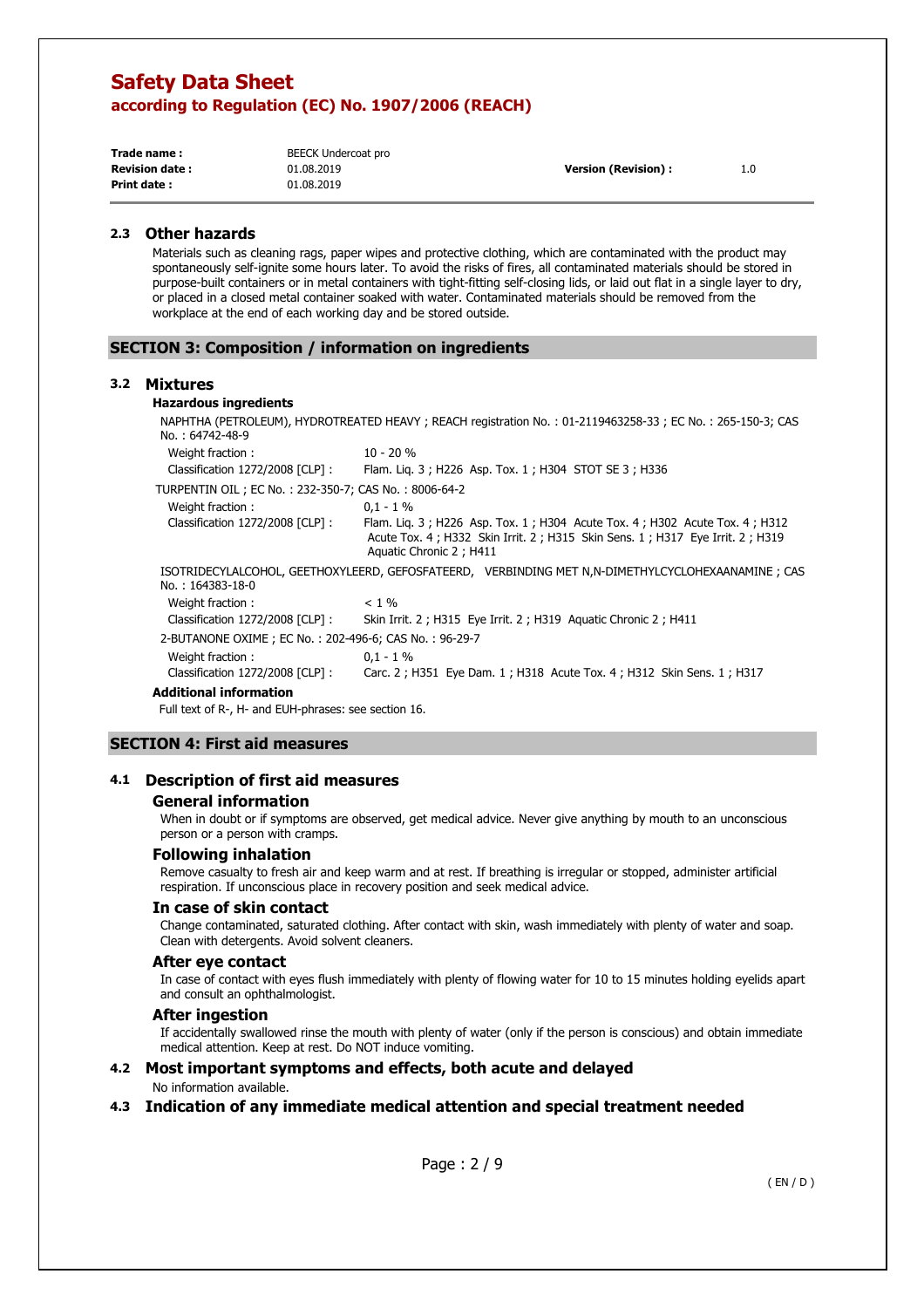**Trade name : Print date :** 

BEECK Undercoat pro 01.08.2019 01.08.2019

None

# **SECTION 5: Firefighting measures**

## **5.1 Extinguishing media**

#### **Suitable extinguishing media**

alcohol resistant foam Carbon dioxide (CO2) Extinguishing powder Sand Water mist.

#### **Unsuitable extinguishing media**

Strong water jet

## **5.2 Special hazards arising from the substance or mixture**

Fire will produce dense black smoke. Exposure to decomposition products may cause a health hazard.

#### **5.3 Advice for firefighters**

#### **Special protective equipment for firefighters**

Cool endangered containers with water in case of fire. Do not allow run-off from fire-fighting to enter drains or water courses. Use suitable breathing apparatus.

#### **SECTION 6: Accidental release measures**

## **6.1 Personal precautions, protective equipment and emergency procedures For non-emergency personnel**

#### **Protective equipment**

Use personal protection equipment. Provide adequate ventilation. Remove all sources of ignition.

#### **6.2 Environmental precautions**

Do not allow to enter into surface water or drains. In case of gas escape or of entry into waterways, soil or drains, inform the responsible authorities.

#### **6.3 Methods and material for containment and cleaning up**

Prevent spread over a wide area (e.g. by containment or oil barriers). Absorb with liquid-binding material (e.g. sand, diatomaceous earth, acid- or universal binding agents). Clean with detergents. Avoid solvent cleaners.

#### **6.4 Reference to other sections**

Refer to protective measures listed in sections 7 and 8.

#### **SECTION 7: Handling and storage**

#### **7.1 Precautions for safe handling**

Vapours can travel considerable distances to a source of ignition where they can ignite, flash back, or explode. Heating causes rise in pressure with risk of bursting. Provide earthing of containers, equipment, pumps and ventilation facilities. Avoid contact with skin and eyes. Do not inhale dust/particles. Prohibit generation/formation of mist. When using do not eat, drink, smoke, sniff.

#### **7.2 Conditions for safe storage, including any incompatibilities**

Keep container tightly closed. Never use pressure to empty: container is not a pressure vessel. Containers which are opened must be carefully resealed and kept upright to prevent leakage. Protect containers against damage. Keep only in the original container in a cool, well-ventilated place. Do not allow to enter into surface water or drains.

#### **Requirements for storage rooms and vessels**

Keep away from oxidizing agents, from strongly alkaline and strongly acid materials. Remove all sources of ignition.

#### **Hints on joint storage**

**Storage class :** 3

**Storage class (TRGS 510) :** 3

#### **Further information on storage conditions**

Always keep in containers of same material as the original one. See also instructions on the label. Avoid heating and direct sunlight. Only use containers specifically approved for the substance/product.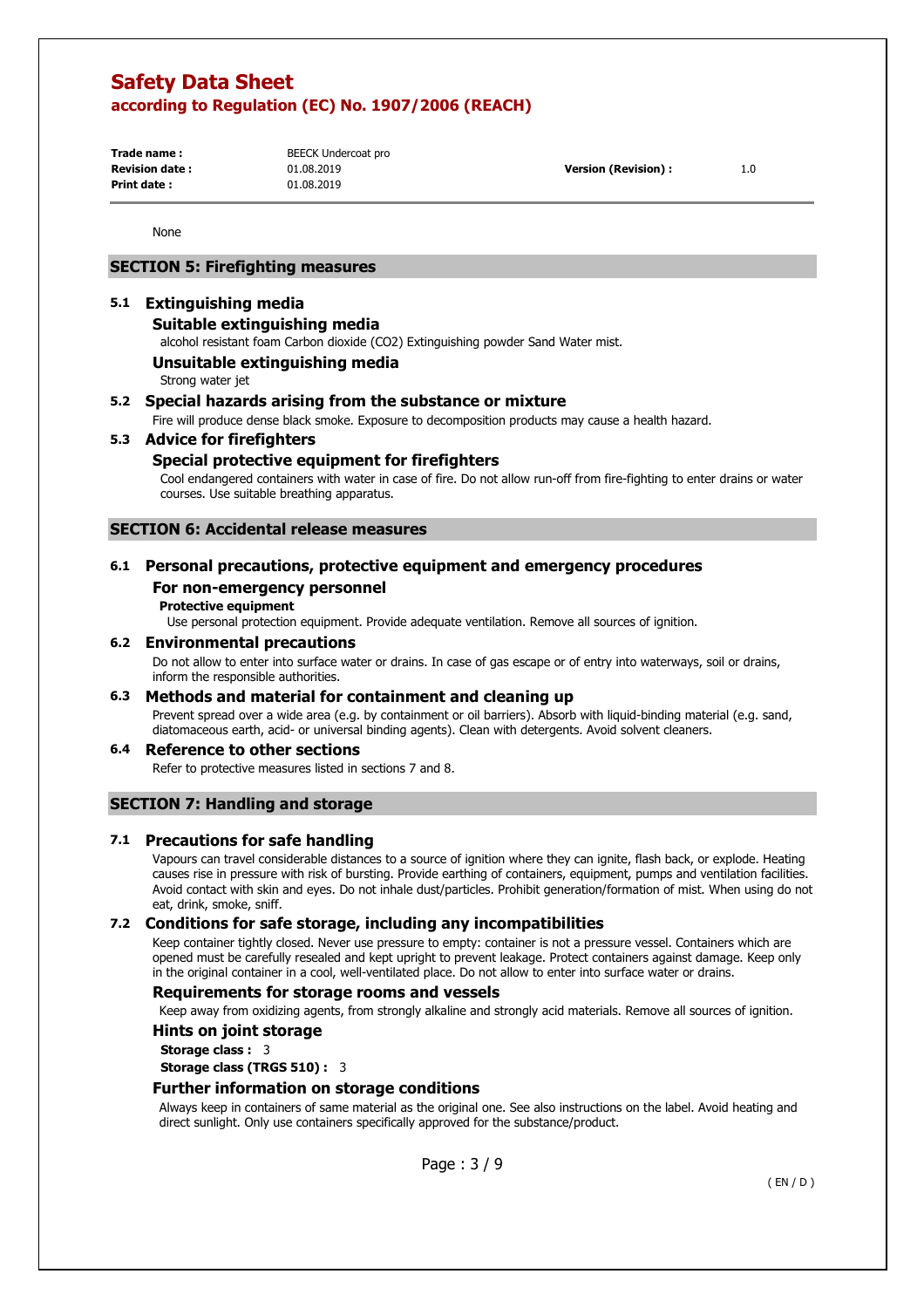**Trade name : Print date :** 

BEECK Undercoat pro 01.08.2019 01.08.2019

**Revision date : Version (Revision) :** 1.0

#### **7.3 Specific end use(s)**

None

### **SECTION 8: Exposure controls/personal protection**

#### **8.1 Control parameters**

#### **Occupational exposure limit values**

2-BUTANONE OXIME ; CAS No. : 96-29-7

| Limit value type (country of origin): TRGS 900 (D) |                                |
|----------------------------------------------------|--------------------------------|
| Limit value:                                       | 0,3 ppm $/1$ mg/m <sup>3</sup> |
| Peak limitation:                                   | 8(1)                           |
| Remark:                                            | Y, H, Sh                       |
| Version:                                           | 02-04-2014                     |

# **8.2 Exposure controls**

**Personal protection equipment** 

### **Eye/face protection**

Eye glasses with side protection.

#### **Skin protection**

#### **Hand protection**

Wear suitable gloves tested to EN374. Breakthrough time (maximum wearing time)

# **Respiratory protection**

Respiratory protection necessary at: exceeding exposure limit values. By spraying: air fed respirator. By other operations than spraying: in well ventilated areas, airfed respirators could be replaced by a combination of charcoal filter and particulate filter mask.

# **8.3 Additional information**

Provide adequate ventilation. Where reasonably practicable this should be achieved by the use of local exhaust ventilation and good general extraction. If these are not sufficient to maintain concentrations of particulates and solvent vapour below the OEL (=Occupational Exposure Limit) , suitable respiratory protection must be worn.

## **SECTION 9: Physical and chemical properties**

# **9.1 Information on basic physical and chemical properties**

| Safety relevant basis data |  |  |  |  |  |
|----------------------------|--|--|--|--|--|
|----------------------------|--|--|--|--|--|

|     | Flash point:                    |           | ca. | 36                             | °C            |              |
|-----|---------------------------------|-----------|-----|--------------------------------|---------------|--------------|
|     | Density - dependent of color:   | 720 °C)   |     | $1,47 - 1,5$ g/cm <sup>3</sup> |               |              |
|     | <b>Solvent separation test:</b> | (20 °C)   | ca. |                                | $\frac{0}{0}$ |              |
|     | Flow time:                      | (23 °C )  | ⋗   | 200                            | - S           | ISO cup 6 mm |
|     | Viscosity :                     | ( 20 °C ) | ca. | 900                            | mPa.s         |              |
|     | <b>VOC-value:</b>               |           | ca. | 295                            | q/l VOC       |              |
| 9.2 | <b>Other information</b>        |           |     |                                |               |              |

None

# **SECTION 10: Stability and reactivity**

#### **10.1 Reactivity**

No information available.

# **10.2 Chemical stability**

No information available.

# **10.3 Possibility of hazardous reactions**

No information available.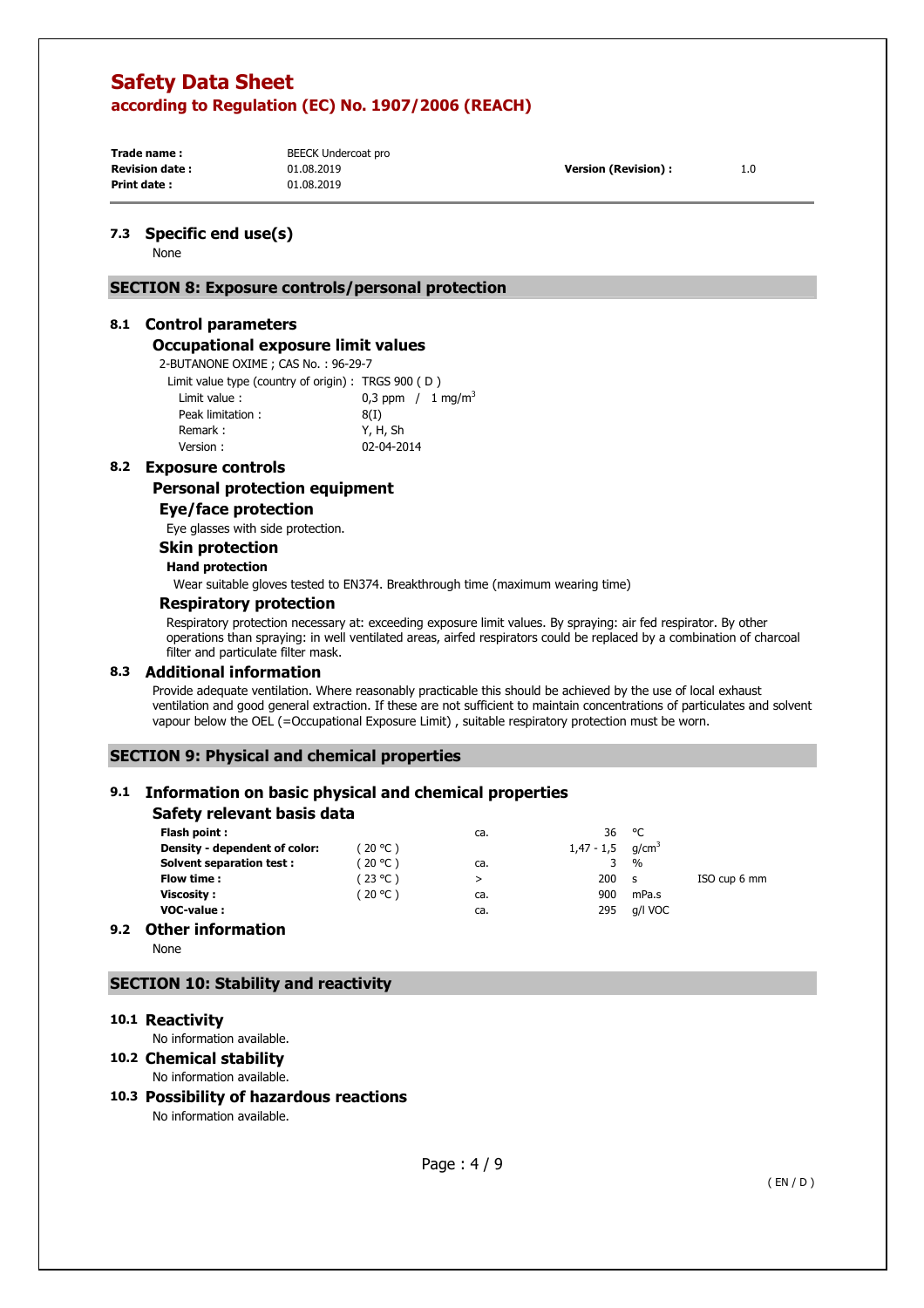| Trade name:            | BEECK Undercoat pro |                            |     |
|------------------------|---------------------|----------------------------|-----|
| <b>Revision date :</b> | 01.08.2019          | <b>Version (Revision):</b> | 1.0 |
| Print date:            | 01.08.2019          |                            |     |

# **10.4 Conditions to avoid**

Keep away from oxidizing agents, strongly alkaline and strongly acid materials in order to avoid exothermic reactions.

#### **10.5 Incompatible materials**

Keep away from oxidizing agents, strongly alkaline and strongly acid materials in order to avoid exothermic reactions.

#### **10.6 Hazardous decomposition products**

When exposed to high temperatures may produce hazardous decomposition products such as carbon monoxide and dioxide, smoke, oxides of nitrogen.

#### **SECTION 11: Toxicological information**

#### **11.1 Information on toxicological effects**

No information available.

# **SECTION 12: Ecological information**

## **12.1 Toxicity**

The preparation has been assessed following the conventional method of the Dangerous Preparations Directive 1999/45/EC and is not classified as dangerous for the environment, but contains substance(s) dangerous for the environment. See section 2 for details.

# **12.2 Persistence and degradability**

No information available.

**12.3 Bioaccumulative potential**  No information available.

#### **12.4 Mobility in soil**

No information available.

- **12.5 Results of PBT and vPvB assessment**  No information available.
- **12.6 Other adverse effects**

No information available.

**12.7 Additional ecotoxicological information**  None

## **SECTION 13: Disposal considerations**

#### **13.1 Waste treatment methods**

Contaminated packages must be completely emptied and can be re-used following proper cleaning. Packing which cannot be properly cleaned must be disposed of. Waste disposal according to directive 2008/98/EC, covering waste and dangerous waste.

#### **SECTION 14: Transport information**

#### **14.1 UN number**

UN 1263

## **14.2 UN proper shipping name**

**Land transport (ADR/RID)**  PAINT **Sea transport (IMDG)**  PAINT **Air transport (ICAO-TI / IATA-DGR)**  PAINT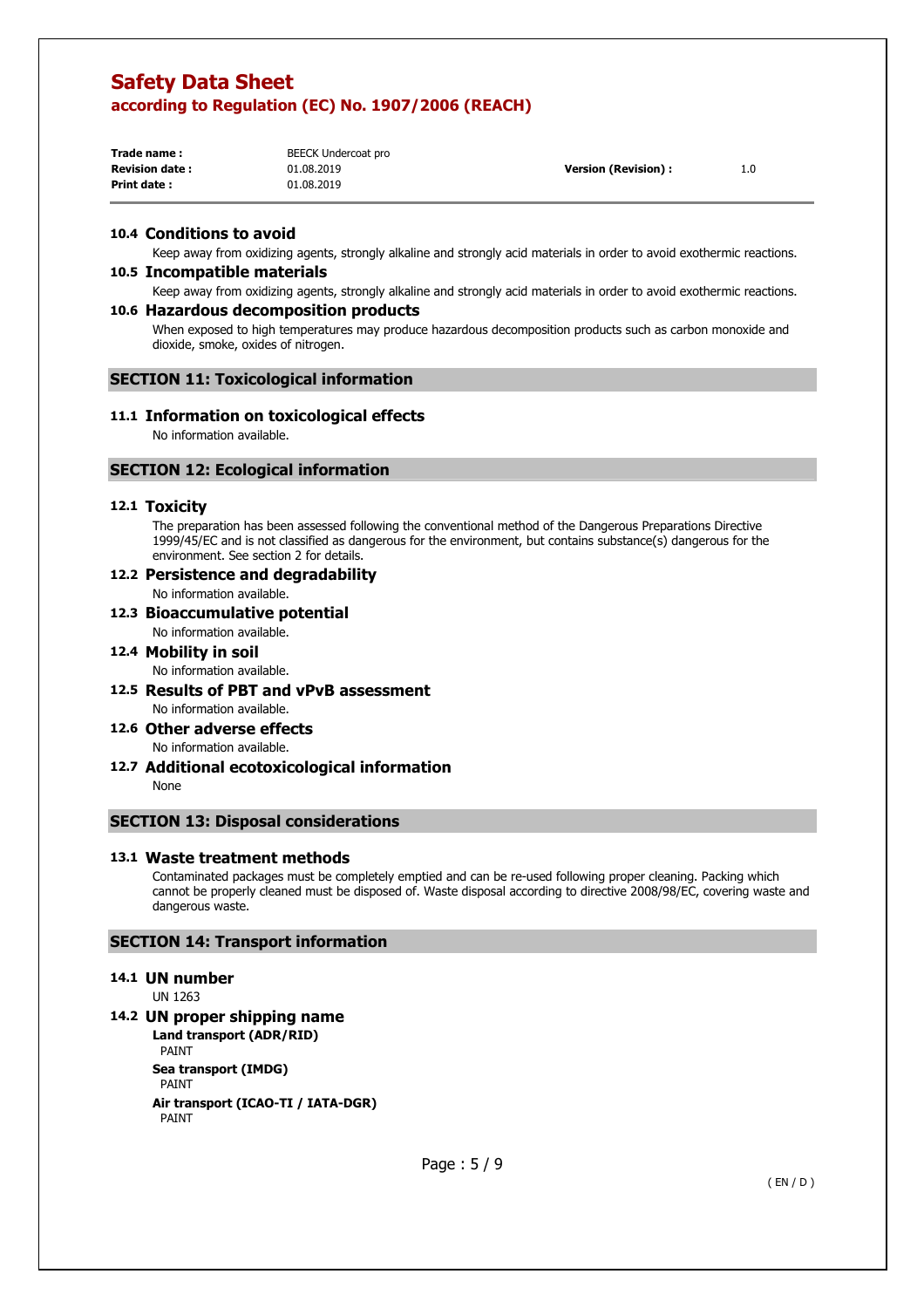| Trade name:<br><b>Revision date:</b><br>Print date:                                                                                 | <b>BEECK Undercoat pro</b><br>01.08.2019<br>01.08.2019 | <b>Version (Revision):</b> | 1.0 |
|-------------------------------------------------------------------------------------------------------------------------------------|--------------------------------------------------------|----------------------------|-----|
| 14.3 Transport hazard class(es)                                                                                                     |                                                        |                            |     |
| Land transport (ADR/RID)                                                                                                            |                                                        |                            |     |
| Class(es):                                                                                                                          | 3                                                      |                            |     |
| <b>Classification code:</b>                                                                                                         | F1                                                     |                            |     |
| Hazard identification number (Kemler                                                                                                | 30                                                     |                            |     |
| No.) :<br><b>Tunnel restriction code:</b>                                                                                           | D/E                                                    |                            |     |
| <b>Special provisions:</b>                                                                                                          | 640E $\cdot$ LQ 7 $\cdot$ LQ 5 I $\cdot$ E 1           |                            |     |
| Hazard label(s) :                                                                                                                   |                                                        |                            |     |
|                                                                                                                                     | 3                                                      |                            |     |
| Sea transport (IMDG)                                                                                                                |                                                        |                            |     |
| Class(es):                                                                                                                          | 3                                                      |                            |     |
| EmS-No.:                                                                                                                            | $F-E / S-E$                                            |                            |     |
| <b>Special provisions:</b><br>Hazard label(s) :                                                                                     | $LQ$ 5 $\vdots$ E 1                                    |                            |     |
|                                                                                                                                     | 3                                                      |                            |     |
| Air transport (ICAO-TI / IATA-DGR)                                                                                                  |                                                        |                            |     |
| Class(es):                                                                                                                          | 3                                                      |                            |     |
| <b>Special provisions:</b><br>Hazard label(s) :                                                                                     | $E_1$<br>3                                             |                            |     |
| 14.4 Packing group<br>ШT                                                                                                            |                                                        |                            |     |
| 14.5 Environmental hazards<br>Land transport (ADR/RID) : No<br>Sea transport (IMDG) : No<br>Air transport (ICAO-TI / IATA-DGR) : No |                                                        |                            |     |
| 14.6 Special precautions for user<br>None                                                                                           |                                                        |                            |     |
| <b>SECTION 15: Regulatory information</b>                                                                                           |                                                        |                            |     |

# 15.1 Safety, health and environmental regulations/legislation specific for the substance or **mixture**

Materials such as cleaning rags, paper wipes and protective clothing, which are contaminated with the product may spontaneously self-ignite some hours later. To avoid the risks of fires, all contaminated materials should be stored in purpose-built containers or in metal containers with tight-fitting self-closing lids, or laid out flat in a single layer to dry, or placed in a closed metal container soaked with water. Contaminated materials should be removed from the workplace at the end of each working day and be stored outside.

#### **National regulations**

#### **Technische Anleitung Luft (TA-Luft)**

Weight fraction (Number 5.2.5. I) :  $< 5$  %

**Water hazard class (WGK)** 

Class : 2 (Hazardous to water) Classification according to VwVwS

# **15.2 Chemical Safety Assessment**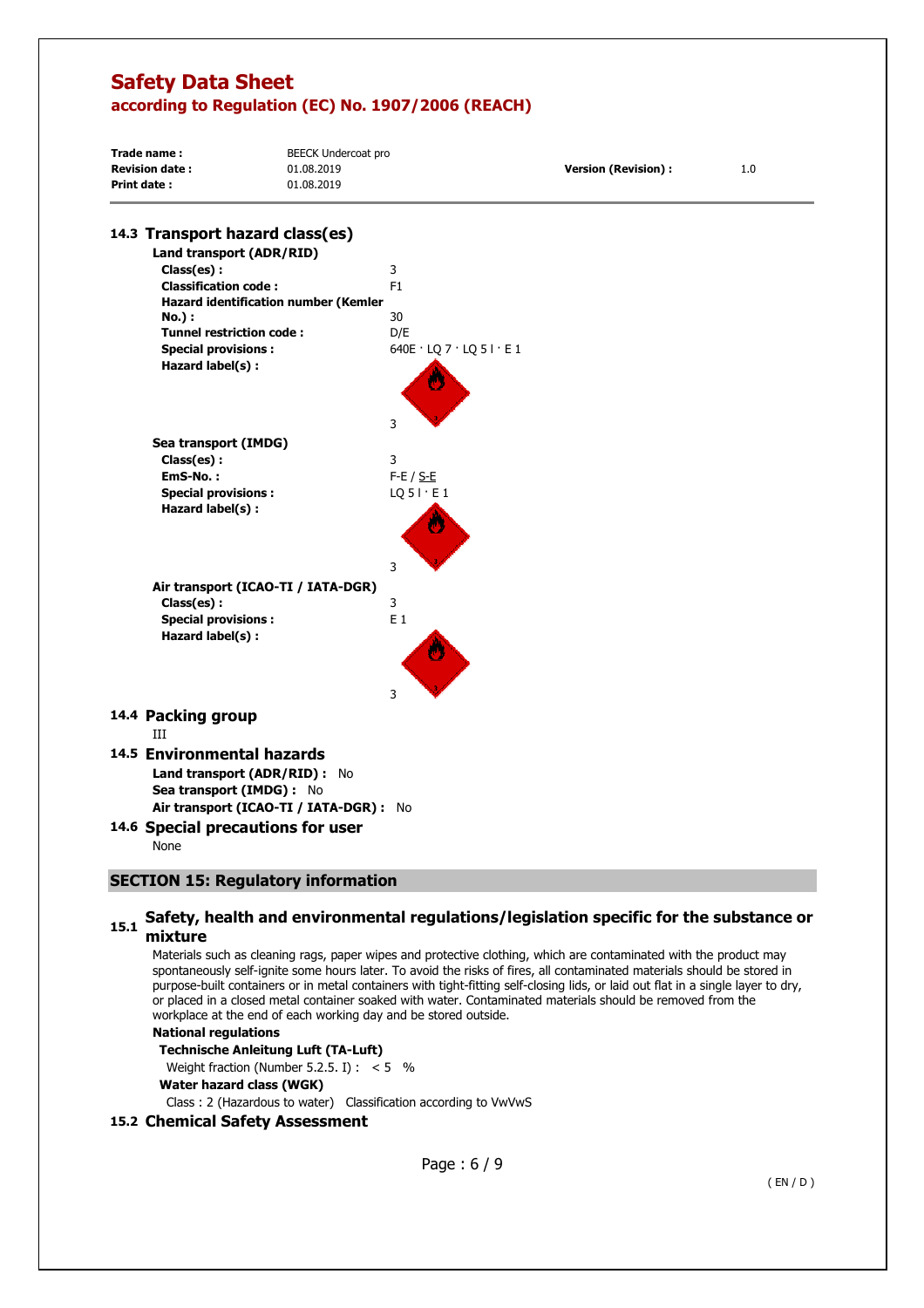| Trade name:            | BEECK Undercoat pro |                            |     |
|------------------------|---------------------|----------------------------|-----|
| <b>Revision date :</b> | 01.08.2019          | <b>Version (Revision):</b> | 1.0 |
| Print date:            | 01.08.2019          |                            |     |

For this substance a chemical safety assessment has not been carried out.

## **15.3 Additional information**

EU limit value for this product (cat. A/d): 300 g/l.

# **SECTION 16: Other information**

# **16.1 Indication of changes**

03. Hazardous ingredients · 14. Transport hazard class(es) - Land transport (ADR/RID) · 14. Transport hazard class(es) - Sea transport (IMDG)

# **16.2 Abbreviations and acronyms**

| $a.i. =$ Active ingredient                                                                                         |
|--------------------------------------------------------------------------------------------------------------------|
| ACGIH = American Conference of Governmental Industrial Hygienists (US)                                             |
| ADR = European Agreement concerning the International Carriage of Dangerous Goods by Road                          |
| $A$ FFF = Aqueous Film Forming Foam                                                                                |
| AISE = International Association for Soaps, Detergents and Maintenance Products (joint project of AISE and CEFIC)  |
| AOAC = AOAC International (formerly Association of Official Analytical Chemists)                                   |
| $aq. = Aqueous$                                                                                                    |
| ASTM = American Society of Testing and Materials (US)                                                              |
| $atm = Atmosphere(s)$                                                                                              |
| B.V. = Beperkt Vennootschap (Limited)                                                                              |
| BCF = Bioconcentration Factor                                                                                      |
| $bp =$ Boiling point at stated pressure                                                                            |
| $bw = Body weight$                                                                                                 |
| $ca = (Circa)$ about                                                                                               |
| CAS No = Chemical Abstracts Service Number (see ACS - American Chemical Society)                                   |
| CEFIC = European Chemical Industry Council (established 1972)                                                      |
| CIPAC = Collaborative International Pesticides Analytical Council                                                  |
| $CLP = REGULATION (EC) No 1272/2008 on classification, labelling and packaging of substances and mixtures.$        |
| $Conc = Concentration$                                                                                             |
| $cP = CentiPoise$                                                                                                  |
| $cSt = Centistokes$                                                                                                |
| $d = Day(s)$                                                                                                       |
| DIN = Deutsches Institut für Normung e.V.                                                                          |
| DNEL = Derived No-Effect Level                                                                                     |
| $DT50 = Time$ for 50% loss; half-life                                                                              |
| $EbC50$ = Median effective concentration (biomass, e.g. of algae)                                                  |
| EC = European Community; European Commission                                                                       |
| $EC50$ = Median effective concentration                                                                            |
| EINECS = European Inventory of Existing Commercial Chemical Substances (EU, outdated, now replaced by EC           |
| Number)                                                                                                            |
| ELINCS = European List of Notified (New) Chemicals (see Tab 7, Background - Guide)                                 |
| $ErC50$ = Median effective concentration (growth rate, e.g. of algae)                                              |
| $EU = European Union$                                                                                              |
| EWC = European Waste Catalogue                                                                                     |
| FAO = Food and Agriculture Organization (United Nations)                                                           |
| GIFAP = Groupement International des Associations Nationales de Fabricants de Produits Agrochimiques (now CropLife |
| International)                                                                                                     |
| $h =$ Hour(s)                                                                                                      |
| hPa = HectoPascal (unit of pressure)                                                                               |
| IARC = International Agency for Research on Cancer                                                                 |
| IATA = International Air Transport Association                                                                     |
| $IC50 =$ Concentration that produces 50% inhibition                                                                |
| IMDG Code = International Maritime Dangerous Goods Code                                                            |
| IMO = International Maritime Organization                                                                          |
| ISO = International Organization for Standardization                                                               |
| IUCLID = International Uniform Chemical Information Database                                                       |
| IUPAC = International Union of Pure and Applied Chemistry                                                          |
| kg = Kilogram                                                                                                      |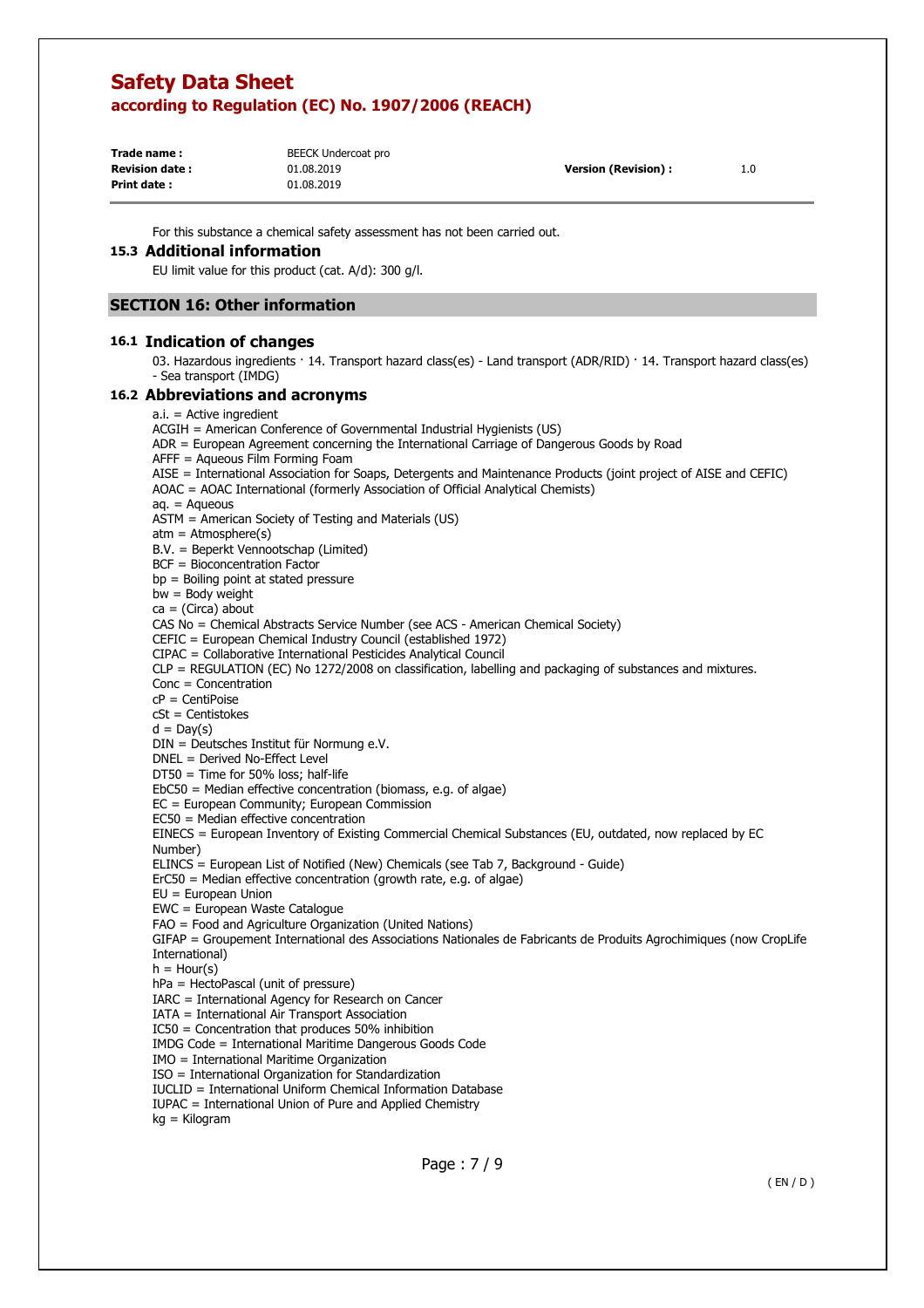| Trade name:           | BEECK Undercoat pro |                            |     |
|-----------------------|---------------------|----------------------------|-----|
| <b>Revision date:</b> | 01.08.2019          | <b>Version (Revision):</b> | 1.0 |
| <b>Print date :</b>   | 01.08.2019          |                            |     |

Kow = Distribution coefficient between n-octanol and water kPa = KiloPascal (unit of pressure) LC50 = Concentration required to kill 50% of test organisms LD50 = Dose required to kill 50% of test organisms LEL = Lower Explosive Limit/Lower Explosion Limit LOAEL = Lowest observed adverse effect level mg = Milligram  $min = Minute(s)$ ml = Milliliter mmHg = Pressure equivalent to 1 mm of mercury (133.3 Pa) mp = Melting point MRL = Maximum Residue Limit MSDS = Material Safety Data Sheet n.o.s. = Not Otherwise Specified NIOSH = National Institute for Occupational Safety and Health (US) NOAEL = No Observed Adverse Effect Level NOEC = No observed effect concentration NOEL = No Observable Effect Level NOx = Oxides of Nitrogen OECD = Organization for Economic Cooperation and Development OEL = Occupational Exposure Limits Pa = Pascal (unit of pressure) PBT = Persistent, Bioaccumulative or Toxic pH = -log10 hydrogen ion concentration pKa = -log10 acid dissociation constant PNEC = Previsible Non Effect Concentration POPs = Persistent Organic Pollutants ppb = Parts per billion PPE = Personal Protection Equipment ppm = Parts per million ppt = Parts per trillion PVC = Polyvinyl Chloride QSAR = Quantitative Structure-Activity Relationship REACH = Registration, Evaluation and Authorization of CHemicals (EU, see NCP) SI = International System of Units STEL = Short-Term Exposure Limit tech. = Technical grade TSCA = Toxic Substances Control Act (US) TWA = Time-Weighted Average

- vPvB = Very Persistent and Very Bioacccumulative
- WHO = World Health Organization = OMS

 $y = Year(s)$ 

# **16.3 Key literature references and sources for data**

None

## **16.5 Relevant R-, H- and EUH-phrases (Number and full text)**

| H <sub>226</sub> | Flammable liquid and vapour.                              |
|------------------|-----------------------------------------------------------|
| H302+H312+H332   | Harmful if swallowed, in contact with skin or if inhaled. |
| H304             | May be fatal if swallowed and enters airways.             |
| H312             | Harmful in contact with skin.                             |
| H315             | Causes skin irritation.                                   |
| H317             | May cause an allergic skin reaction.                      |
| H318             | Causes serious eye damage.                                |
| H319             | Causes serious eye irritation.                            |
| H336             | May cause drowsiness or dizziness.                        |
| H351             | Suspected of causing cancer.                              |
| H411             | Toxic to aquatic life with long lasting effects.          |